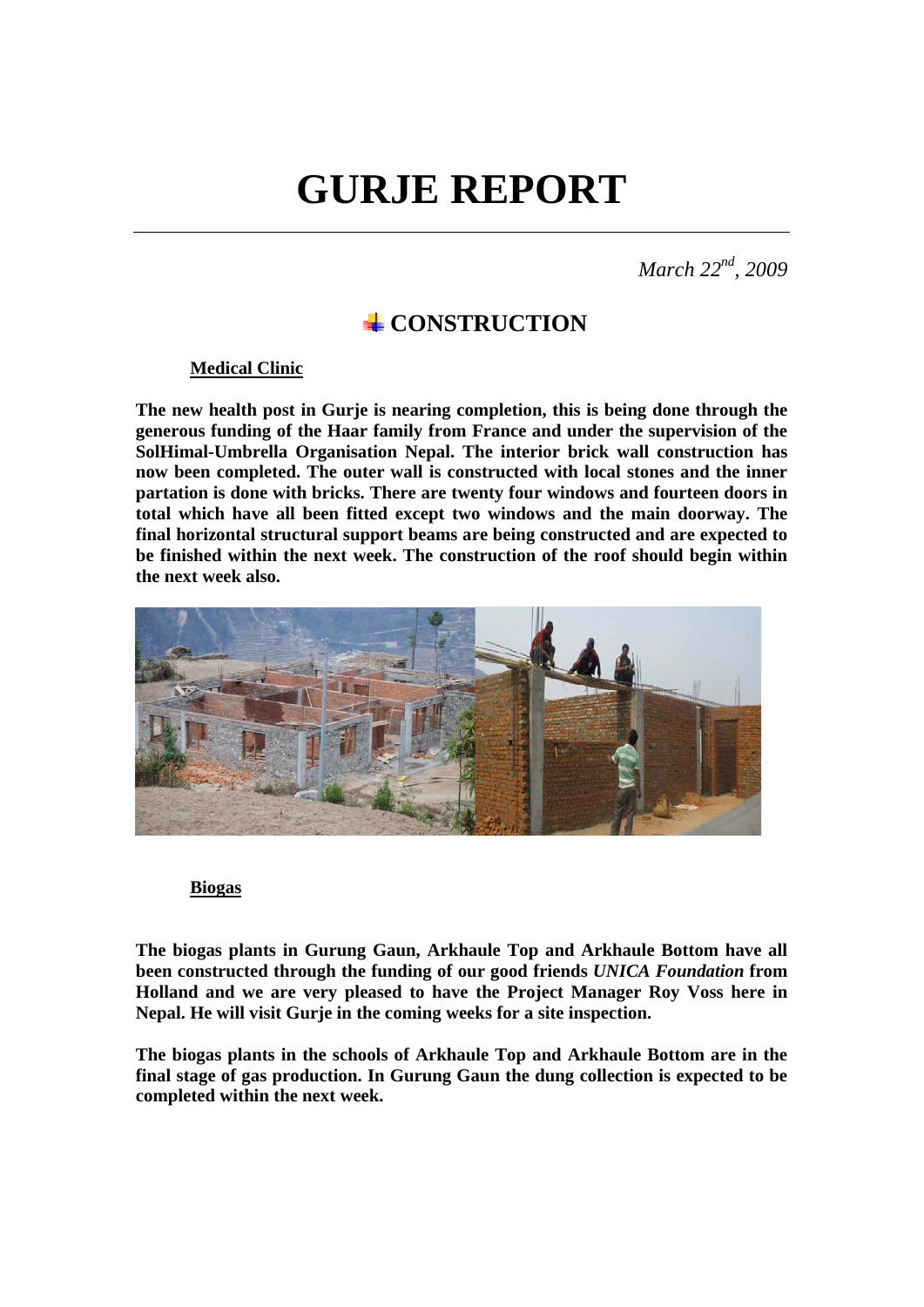#### **Hydro-electricity**

**The locals have been all but finished their part of collecting materials and digging the pit for the turbine housing. Universal Consultancy technicians have completed the final site survey and found that it is possible to provide 3kW rather than 2.5kW within the original budget they will send their technicians to the site this week and begin the construction of the canal.** 

**The hydro-electric peltric set will provide power the Health Post and Gurje School, after this the power will also be for The SolHimal-Umbrella Office which is vital to the future of SolHimal-Umbrella Organisation as they hope to move the main part of their operations to Gurje.** 

**The twenty cum Biogas Plant is being constructed within the grounds of the SolHimal-Umbrella Gurje Office. The primary purpose of this Biogas Plant is to provide sufficient gas supply to feed the children of Gurje School, who come to eat Daal Bhaat every school morning. At full attendance we have one hundred and ten children availing of the Food for Education Programme. We have already started the feeding programme, but have to cook using gas bottles which we find to be very expensive both to buy and transport. The use of biogas is cheap, sustainable and environmentally friendly and can also be used for compost afterwards for the local women's groups.**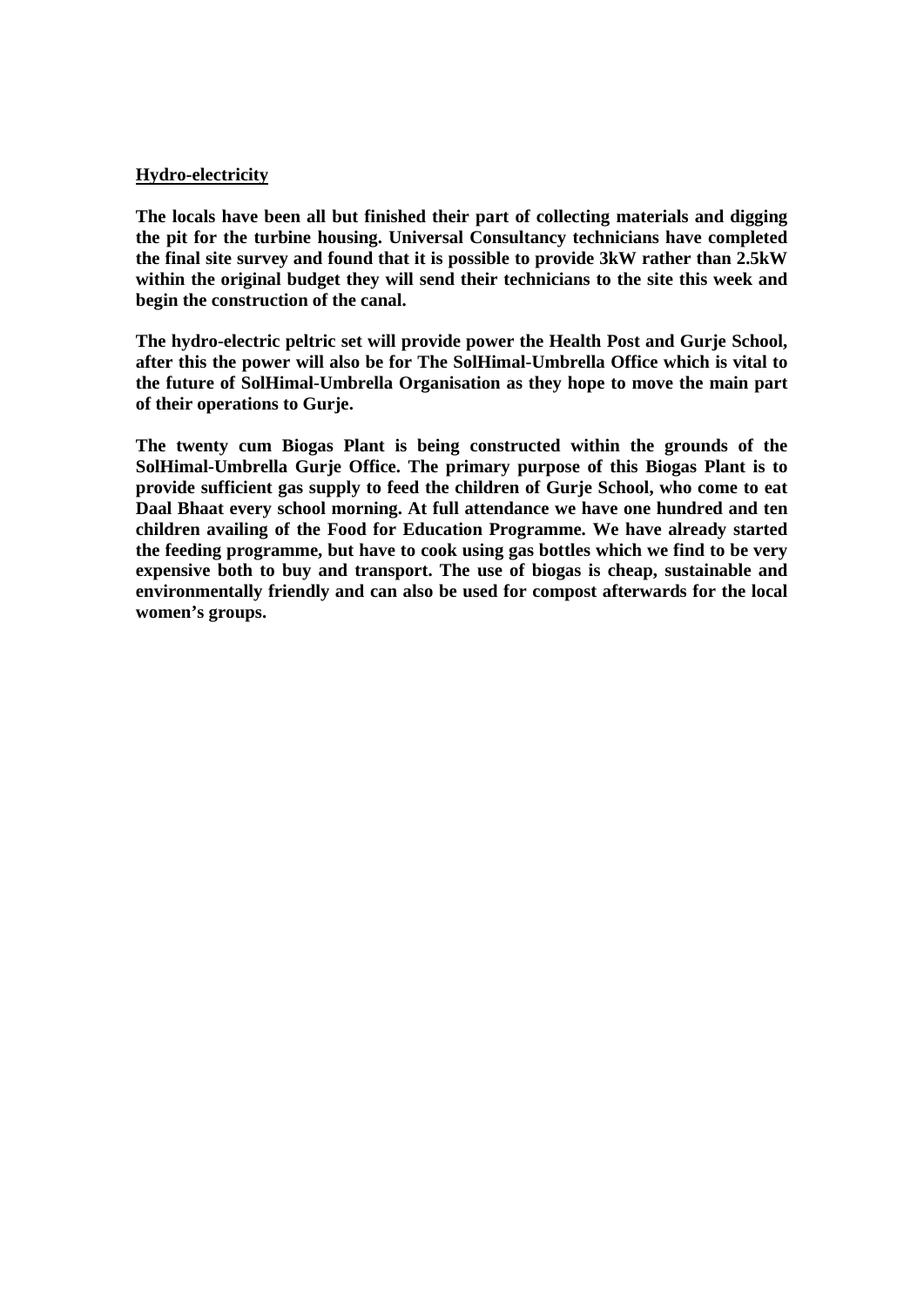### **EDUCATION**



**The final exams are running in all of the schools across Nepal at the moment and all of the students are busy studying. After these there will be holidays for three weeks, so all of our staff and volunteers are busy preparing the Food for Education Programme, which will begin after the holidays. Solene and Vincent our resident French volunteers have been working very hard these past couple of weeks. They have laid cement and built shelves in all of the schools kitchens and have worked closely with the schools to create management committees and to find cooks for each.** 

**These "Management committee" of five members in four schools, includes principal, teacher, chairperson and two parents from the local students. This committee will supervise education programmes and the sponsorship programme, while also supervising the regular attendence of teachers and the stock for stationeries and feeding materials. This committee will conduct monthly meetings and will discuss the progress, development and problems of their school. They will then submit monthly reports to SolHimal-Umbrella. We are working very closely with the District Education Board in this area to raise the level of education and to hopefully make a model for Nepal.**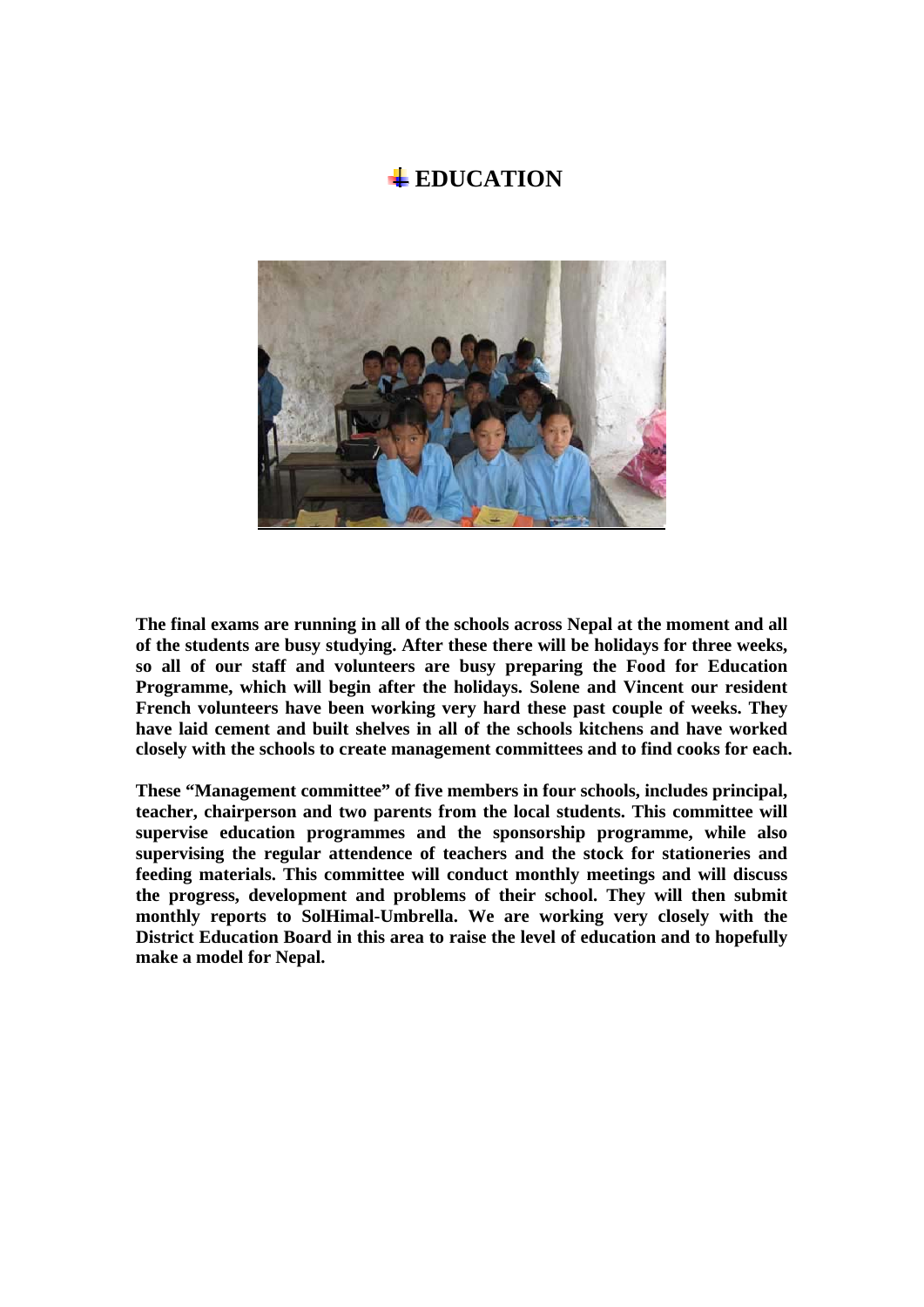#### **Literacy Class**

**Solar panels have been installed in all 4 schools and 2 training centres for the main purpose of adult literacy classes, which now run every evening. This work has also been kindly funded by our good friends** *UNICA* **Foundation from Holland.** 

**With this in mind we have begun working with a local NGO from Kathmandu,**  *Kumari Womens Home***. They specialise in vocational training and will be running literacy classes with the womens groups for the next year. They will also train them in the production of food products such as jam and how to make handicrafts such as incense.** 

#### **Health Camp**

**This week on March 15th,** *Community Action Nepal* **conducted a two day training seminar related to health especially for women. The senior nurses Sunita Tamang and Kalpana Tamang gave training and information about different communicable diseases and also the prevention from these diseases. This programme is mostly focussed for the health of mothers' and children. They taught the women about the dangers of cancer, and demonstrated the importance of cleanliness and hygiene. They ran these programmes for two days in Gurje and one day in Gurung Gaun, about one hundred fifty women participated. We are very pleased to continue our good relations with** *Community Action Nepal***, especially with Sunita and Kalpana and we look forward to working with them closely in the future in our Gurje Village Project.** 



#### **Base Camp**

**Our local plumber Jeevan has been busy finishing the plumbing for the Office/Living Quarters. He has finished the installation of a 1,000 litre water tank which will also supply the Health Post.**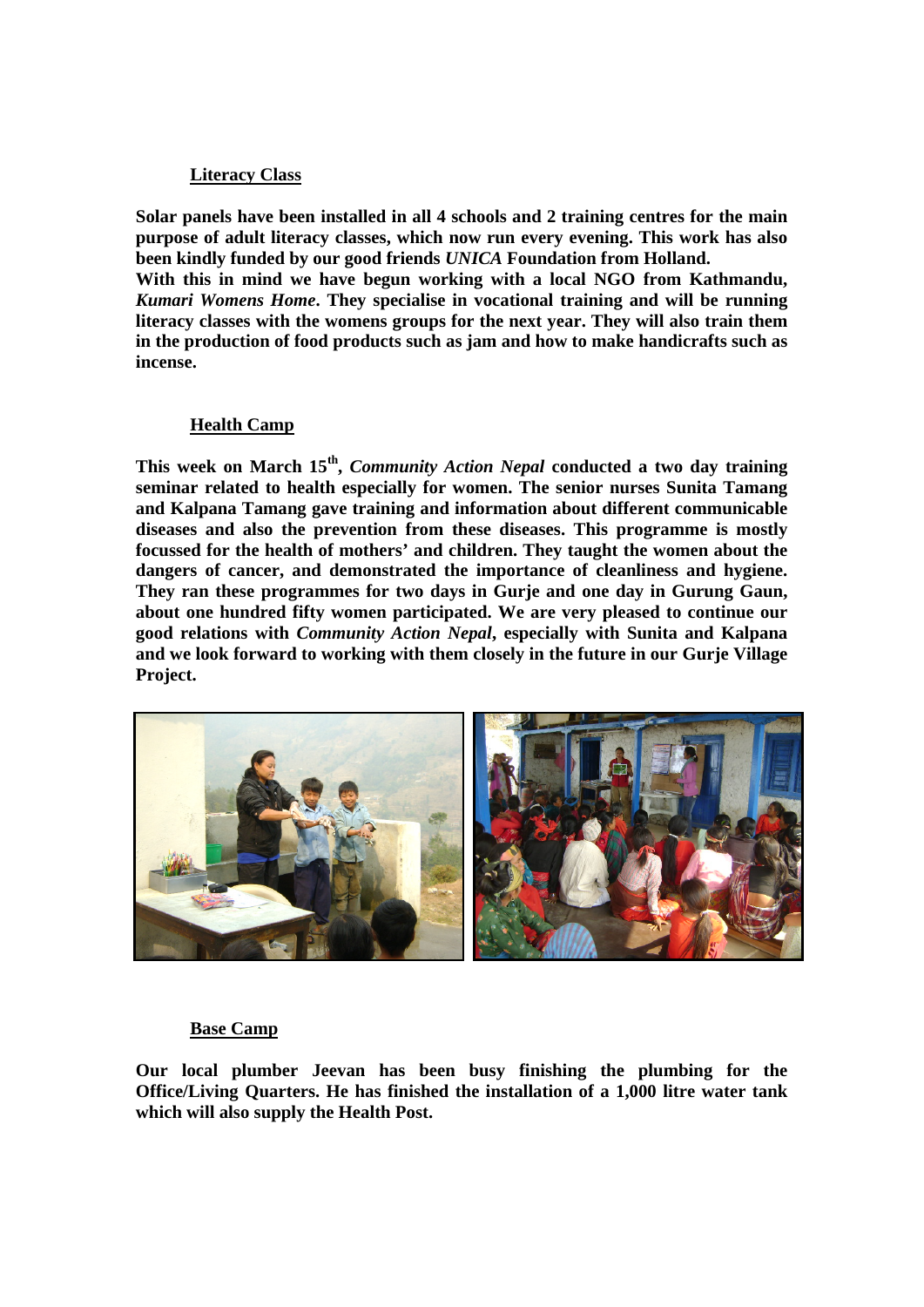## **AGRICULTURE**

**Jyoti our agricultural expert distributed many potatoe seeds some months ago and these are now beginning to show results. So, we are working with the womens groups this week to help with the cultivation. These potatoes will be ready to harvest after 2 months. We are continuing our training for "well-developed agriculture" with the womens groups and are constantly expanding our working area to reach as many villages as possible.** 

**Due to this dry season, farmers are facing some problems and need all the help they can get.** 



*kiwi sapling potatoes* 



**This week, we organized eight new womens groups. They are as follows:** 

| S.N              | Group name                                        | <b>Address</b>                                                | Chairman name        | Number of<br>members |
|------------------|---------------------------------------------------|---------------------------------------------------------------|----------------------|----------------------|
| $\mathbf{1}$     | Naya Bhawana Mahila<br><b>Bachat</b><br>Group     | Saurathok village,<br>Samundradevi VDC,<br>ward no: 3         | <b>Kumari Tamang</b> | 26                   |
| $\mathbf{2}$     | KorthokMa Bachat<br>Group                         | Korthok village,<br>Samundradevi VDC,<br>ward no: 4           | <b>Laxmi Tamang</b>  | 21                   |
| 3                | Morthok Mahila Bachat<br>Group                    | Morthok village,<br>Samundradevi VDC,<br>ward no: 6           | Lalmaya Tamang       | 20                   |
| $\boldsymbol{4}$ | <b>Bista Tole Mahila Bachat</b><br>Group          | <b>Bista Tole village.</b><br>Samundradevi VDC,<br>waed no: 7 | Urmila Bista         | 18                   |
| 5                | <b>Mahadevsthan Mahila</b><br><b>Bachat Group</b> | Mahadevstan village,<br>Samundradevi VDC,<br>ward No: 9       | Pramila Tamang       | 32                   |